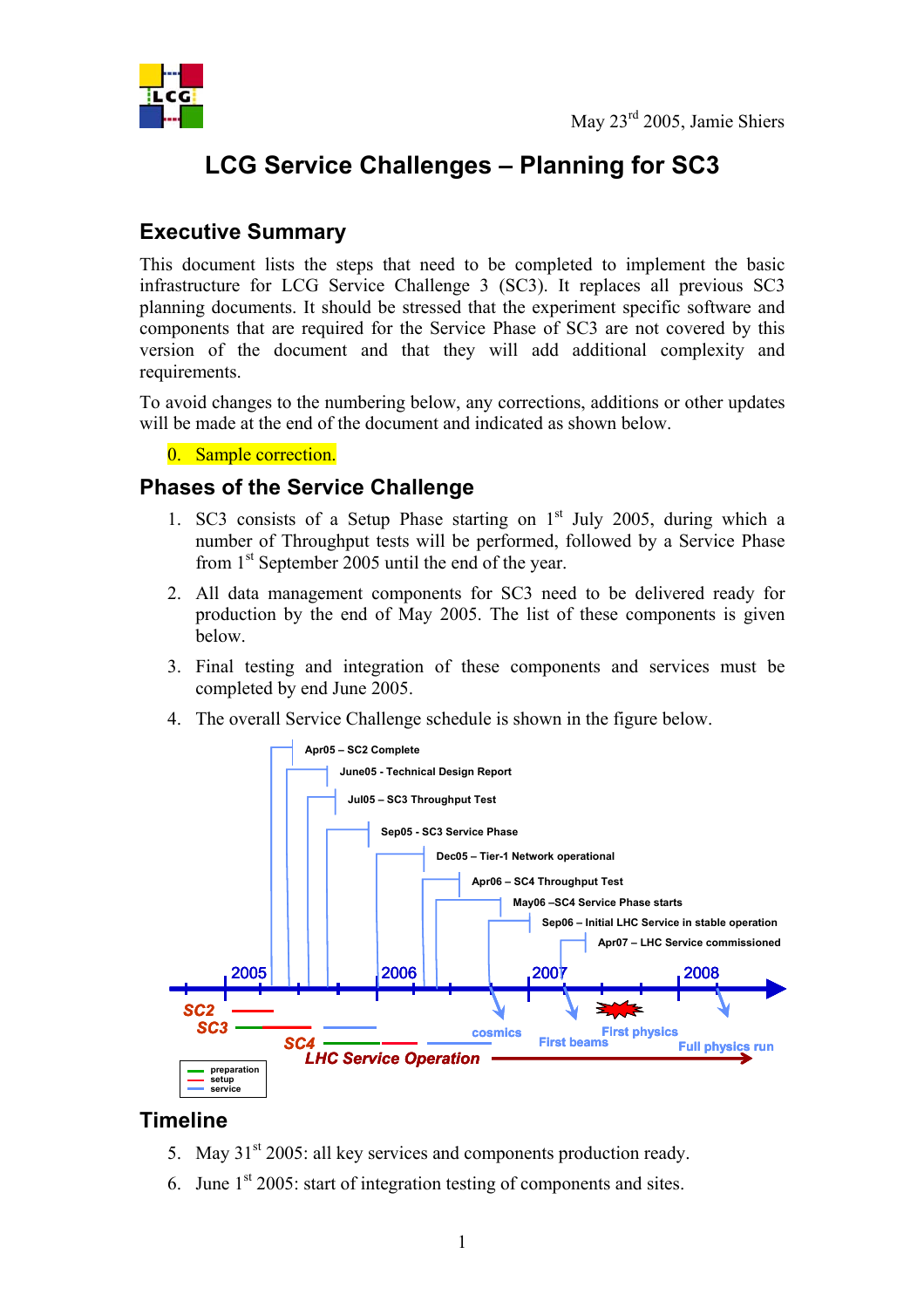

May 23rd 2005, Jamie Shiers

- 7. June  $10^{th}$  2005: deadline for experiment input to SC3 planning workshop.
- 8. June  $30<sup>th</sup>$  2005: completion of integration testing of components and sites.
- 9. July 1<sup>st</sup> 2005: start of Setup Phase of SC3.
- 10. July  $1^{st}$  2005: start of disk disk Throughput tests.
- 11. July 20th 2005: GDB meeting: disk disk Throughput tests complete.
- 12. July  $21^{st}$  2005: start of disk tape Throughput tests.
- 13. July  $25^{th}$  2005: disk tape Throughput tests complete.
- 14. July  $25^{th}$  2005: start of T2 T1 transfers.
- 15. July  $31<sup>st</sup> 2005$ : end of Setup Phase.
- 16. August 2005: integration testing of experiment components (can take place also in June – July as long as there no interference with Throughput tests).
- 17. September 1<sup>st</sup> 2005: Start of Service Phase.
- 18. December 31<sup>st</sup> 2005: End of Service Phase.

#### **List of Sites**

- 19. The primary sites that will participate in SC3 are the Tier0 (CERN) and the following Tier1 sites: ASCC, BNL, CCIN2P3, CNAF, FNAL, GridKA, NIKHEF/SARA, RAL and TRIUMF.
- 20. The Nordic Data Grid Facility and PIC are expected to exercise file transfers but have not yet committed to participate in the Throughput Phase of the service challenge.
- 21. A restricted number of Tier2 sites will also participate. The names of these sites will be decided in agreement with the Tier1 site that will support them in terms of File Transfer and Storage services. The following Tier1 sites have stated that they will participate in this component of the challenge: BNL, CNAF, FNAL (transfers driven by PhEDEx) and RAL.
- 22. The list of known Tier2 sites that will participate in SC3 is given in the following table.

| Site             | Tier1             | Experiment         |
|------------------|-------------------|--------------------|
| Legnaro, Italy   | CNAF, Italy       | <b>CMS</b>         |
| Milan, Italy     | CNAF, Italy       | <b>ATLAS</b>       |
| Turin, Italy     | CNAF, Italy       | Alice              |
| DESY, Germany    | FZK, Germany      | ATLAS, CMS         |
| Lancaster, UK    | RAL, UK           | <b>ATLAS</b>       |
| Imperial, UK     | RAL, UK           | <b>CMS</b>         |
| Edinburgh, UK    | RAL, UK           | LHCb               |
| <b>US</b> Tier2s | <b>BNL / FNAL</b> | <b>ATLAS / CMS</b> |
| U. Chicago       | <b>BNL</b>        | <b>ATLAS</b>       |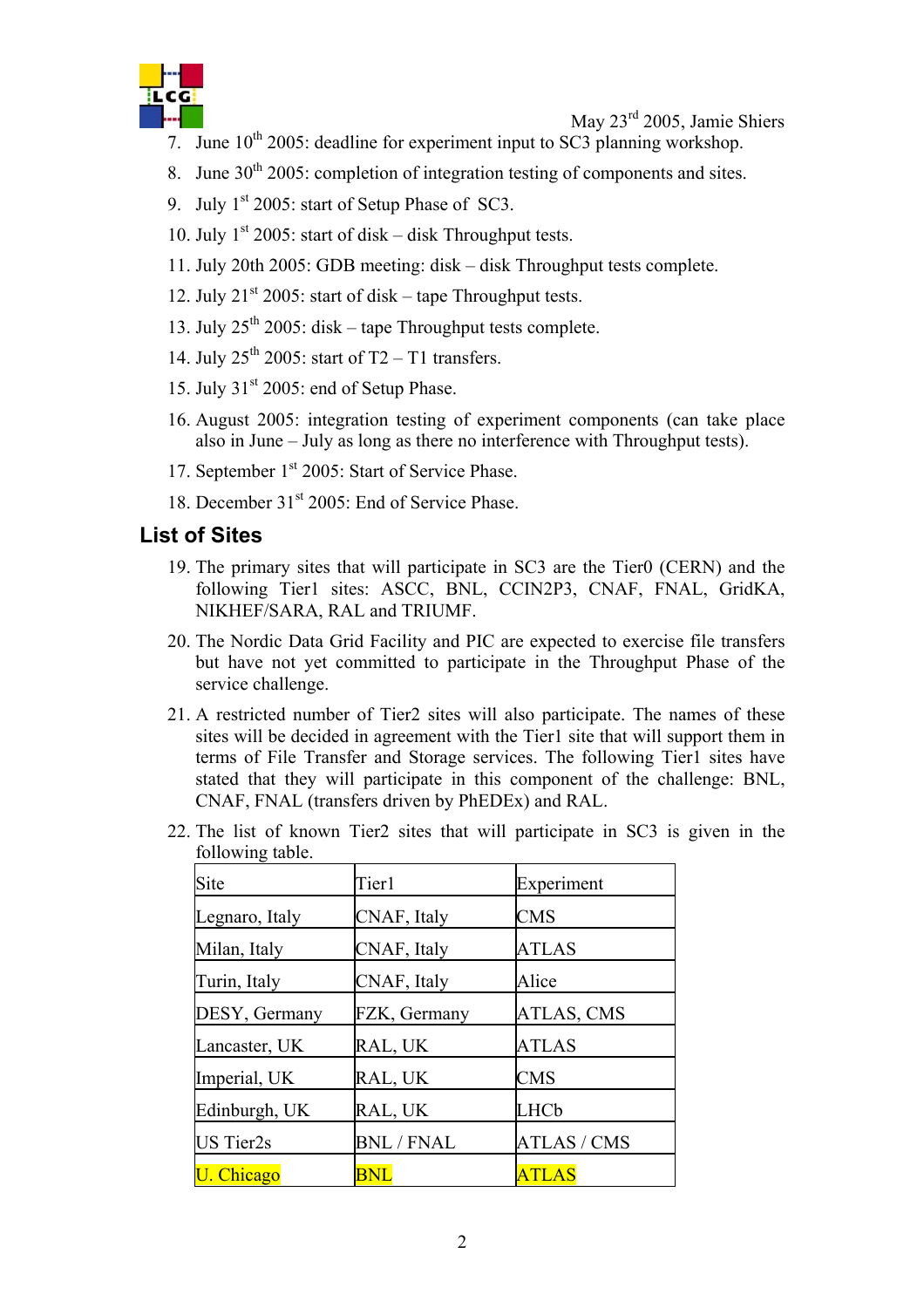

May 23rd 2005, Jamie Shiers

| <b>Boston</b><br>$($ to be confirmed $)$ | <b>BNL</b>  | <b>ATLAS</b> |
|------------------------------------------|-------------|--------------|
| Florida                                  | FNAL        | <b>CMS</b>   |
| Caltech                                  | <b>FNAL</b> | <b>CMS</b>   |
| <b>UCSD</b>                              | <b>FNAL</b> | <b>CMS</b>   |
| Wisconsin                                | <b>FNAL</b> | <b>CMS</b>   |
| Purdue<br>(to be confirmed)              | <b>FNAL</b> | <b>CMS</b>   |

# **Data Management Components**

- 23. All sites involved in the Service Challenge are required to offer an SRM 1.1 interface to their managed storage. The details of each site's managed storage should be provided no later than end May 2005.
- 24. CERN will provide an SRM 1.1 interface to the new CASTOR prior to end May 2005.
- 25. IT-FIO will present a production deployment plan for the new CASTOR stager to the PEB on June  $7<sup>th</sup>$  2005.
- 26. CERN will provide a File Transfer Service based on the gLite FTS software. Tier1 sites supporting a named Tier2 (see above table) should install the same service. FNAL will support US-CMS Tier2s using the CMS tool PhedEx will be used. The gLite FTS service currently requires an Oracle 10g database backend as well as a TomCat5 application server frontend.
- 27. CERN will provide a file catalogue service based initially on the LCG File Catalogue. This also requires an Oracle 10g database backend and an application server frontend. Further details on the responsibilities for these services at CERN are provided below.
- 28. Experiments should state through the Baseline Services Working Group no later than end May 2005 if they require a local file catalogue, together with a list of the sites involved and / or alternate catalogue implementations on the same timescale.
- 29. It is currently understood that ALICE will use their own catalog implementation and are not requested a catalog service.
- 30. ATLAS will use the LFC as a local catalog at all participating sites.
- 31. CMS require a local catalog at all participating sites.
- 32. All CMS access to file catalogs will be through the POOL interface.
- 33. Some CMS sites, such as those in the US, are expected to run a catalog service based on the Globus RLS.
- 34. LHCb will use a central file catalog until this model is shown to no longer be suitable / scalable / viable.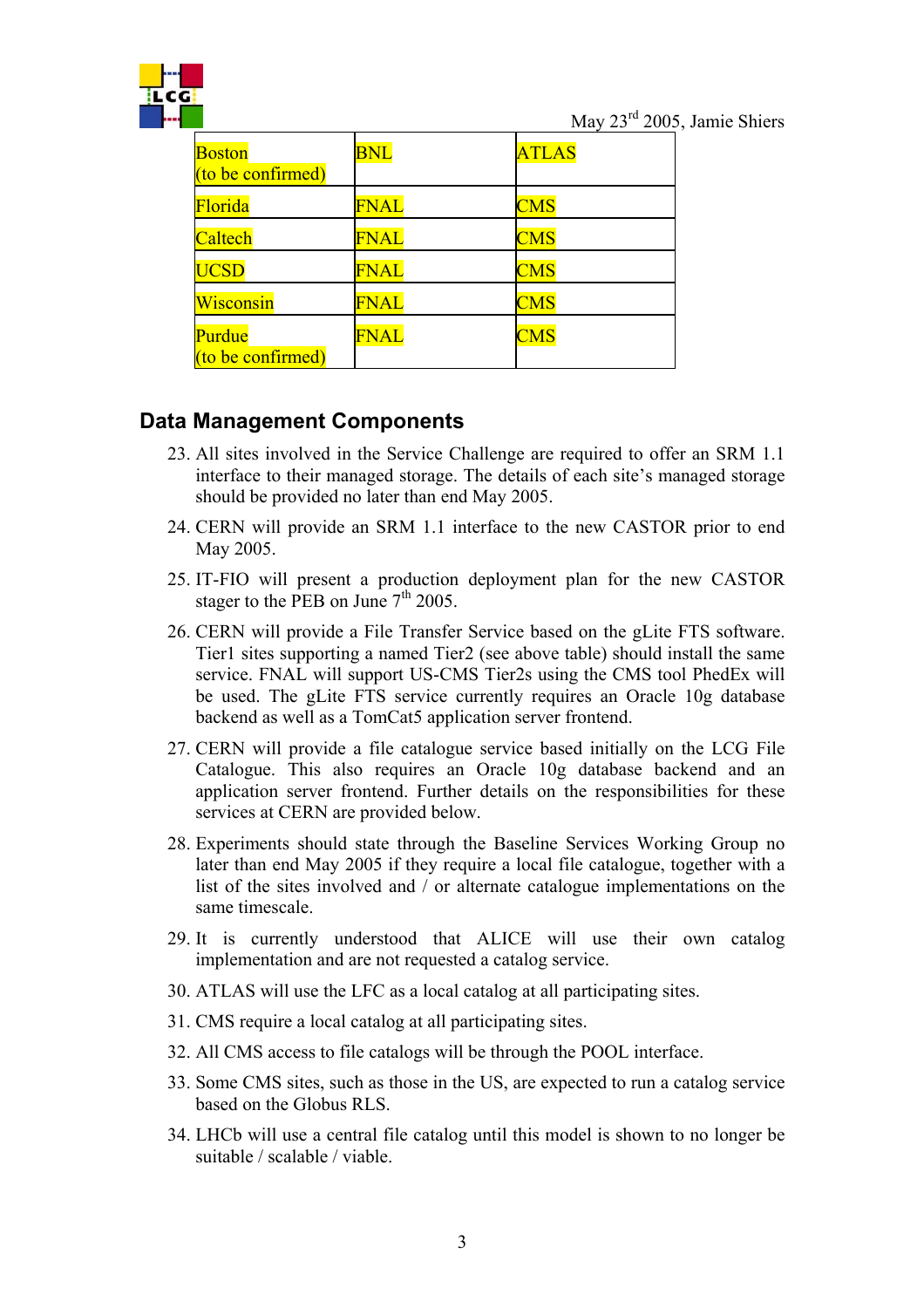

- 35. CERN will provide an LFC service for ATLAS, CMS and LHCb.
- 36. For those Tier2 sites taking part in this challenge, the decision of which storage management software, e.g. DPM, dCache, should be taken in conjunction with the Tier1 that will provide support (including archival storage of files transferred from the Tier2 in question) and communicated by end May 2005.

#### **Data Management Services at CERN**

- 37. The list of data management services required for SC3 is as follows:
	- The LCG File Transfer Service, based on the gLite implementation;
		- The LCG File Catalog:
		- The VOMS Core service.
- 38. The first two of these services need to be in place by the end of May 2005.
- 39. The VOMS Core service needs to be provided as from mid-June 2005.
- 40. The support for the backend database services will be provided by IT-ADC using a dedicated disk server per application.
- 41. Box-level monitoring and first line support for all machines involved will be provided by IT-FIO.
- 42. Responsibility for the overall LCG File Catalog (LFC) and File Transfer (FTS) services will be with IT-GD group, including installation and upgrade of the application, interaction with users and  $2<sup>nd</sup>$  level support.
- 43. The responsibility of the FTS software itself is with IT-GM.
- 44. During the startup phase (now end August 2005), IT-DES will provide consultancy on TomCat in general and TomCat5 in particular. This would cover the preparation phase of the Service Challenge (now – end June) together with the setup phase (the service phase runs from  $1<sup>st</sup>$  September until the end of the year).
- 45. DNS alias switching will be used, as for the RLS service, to handle both scheduled and unscheduled interventions.
- 46. The use of an Apache front-end, as used by IT-DES, will be studied in the longer term but will not be on the critical path for July.
- 47. A total of 6 disk servers and 24 farm nodes will be allocated by May  $20<sup>th</sup>$  by IT-ADC for these services.

#### **CERN Network Configuration**

48. The following network configuration based on existing components has been proposed by IT-CS and accepted at a meeting of the Physics Groups Leaders on April 13. It is understood that this does not reflect the configuration that is expected to be used during the initial exploitation phase of the LHC, a final decision on which is subject to Finance Committee and other discussions which will take place too late for SC2. This configuration has been implemented since end April 2005.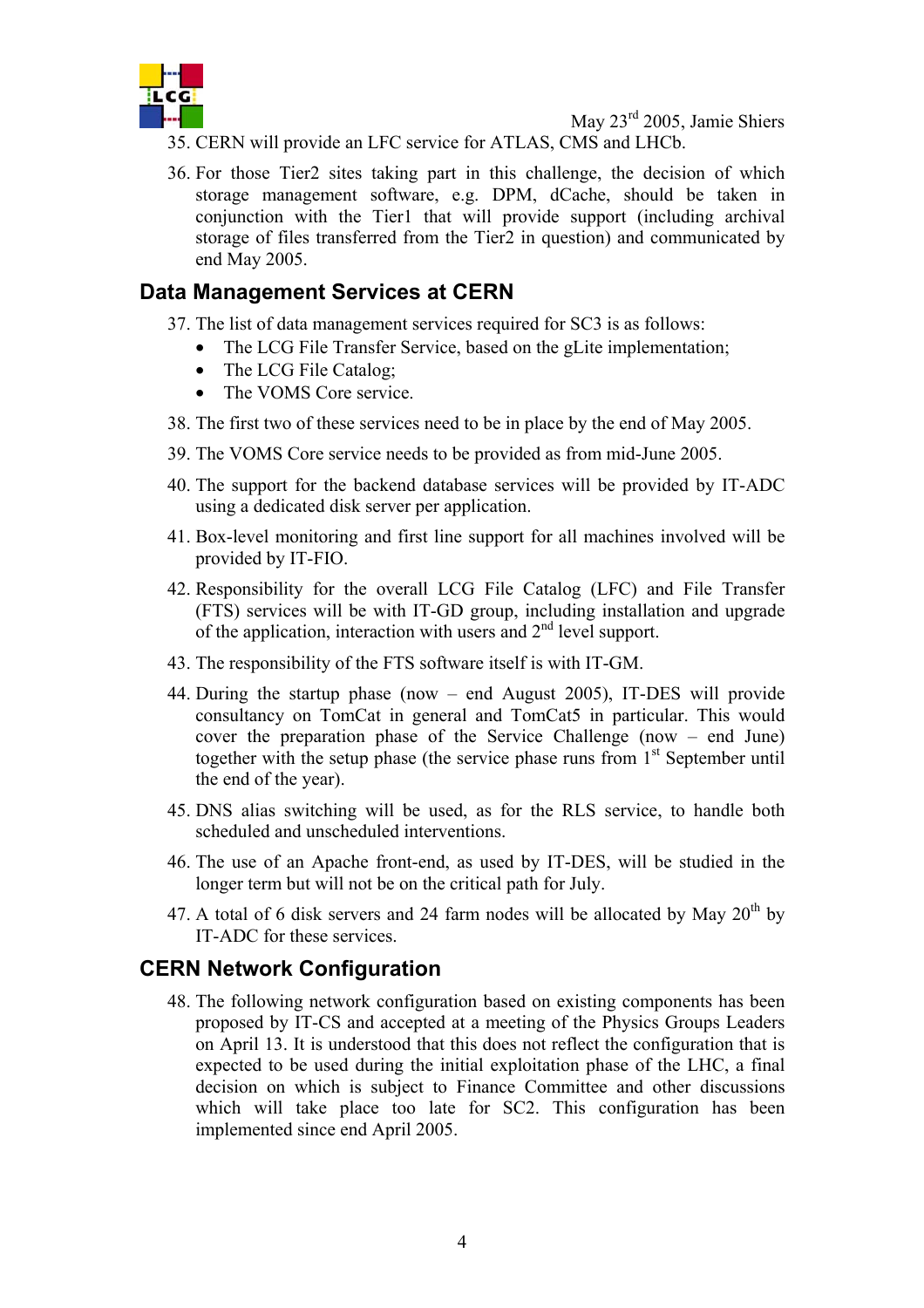

May 23rd 2005, Jamie Shiers





## **CERN File Transfer Configuration**

- 49. CERN will install and configure the file transfer setup as shown in the diagram below prior to end May 2005.
- 50. Together with the Tier1 sites, test transfers will be performed during June 2005 to verify that all sites are ready to start the throughput tests of the Setup Phase on 1<sup>st</sup> July 2005.



#### **Applications Area and Experiment-Related Services**

- 51. IT-ADC will provide database services at CERN for the COOL conditions database for ATLAS.
- 52. IT-ADC will provide database services for the ATLAS HVS application.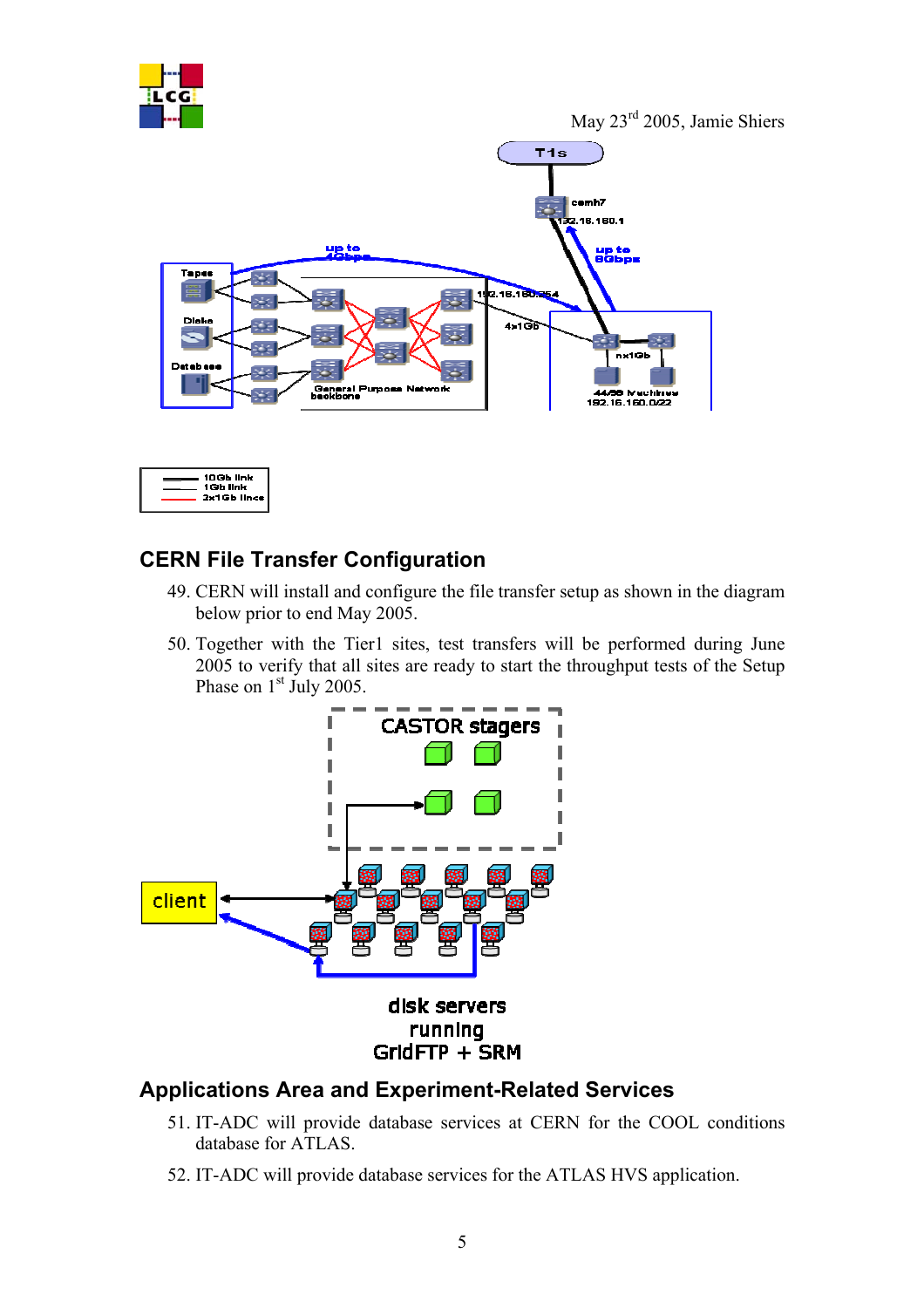

# **Tier1 Responsibilities**

- 53. Tier1s are responsible for setting up and running managed disk and tape storage together with the necessary network infrastructure for meeting the throughput and service goals of the challenge.
- 54. All Tier1s should report by end May 2005 to the Service Challenge coordinator on their SRM deployment plans and schedule for SC3 including the volumes of disk and tape storage that will be made available to SC3 during the different phases of the Service Challenge through the agreed SRM interface.

| Site        | <b>SRM</b>    | Comments                                                                 |
|-------------|---------------|--------------------------------------------------------------------------|
| <b>CERN</b> | <b>CASTOR</b> | SRM 1.1 conformance tests passed both for production<br>and new versions |
| <b>FNAL</b> | dCache        | In production                                                            |
| <b>BNL</b>  | dCache        | In production                                                            |
| CCIN2P3     | dCache        | Under test – planned for $SC3$                                           |
| <b>PIC</b>  | <b>CASTOR</b> | In production – update to new CASTOR as CERN                             |
| <b>CNAF</b> | <b>CASTOR</b> | In production – update to new CASTOR as CERN                             |
| <b>FZK</b>  | dCache        | Testing – planned to $SC3$                                               |
| <b>ASCC</b> | <b>CASTOR</b> | Testing – install in May on new hardware                                 |
| <b>RAL</b>  | dCache        | In production.                                                           |
| NIKHEF/     | dCache        | On test cluster. Expect production for SC3                               |
| <b>SARA</b> |               |                                                                          |
| NDGF        | Unknown       | No information received                                                  |

55. The current SRM situation is given in the following table.

- 56. All Tier1s should provide an update by end May 2005 on their plans and schedule for providing a 10Gb link to CERN.
- 57. With the exception of NDGF and PIC, all Tier1s are expected to participate in the 150MB/s disk – disk and 60MB/s disk (at CERN) – tape (at Tier1s) throughput tests.
- 58. For planning purposes, all Tier1s should foresee a local installation of the LFC unless they are only supporting ALICE or CMS experiments.
- 59. As identified by the Baseline Services Working Group, a dedicated system is required by VO that a Tier1 supports to run 'agents' for the experiments production system. For SC3, a farm node or similar system should be foreseen for this purpose.